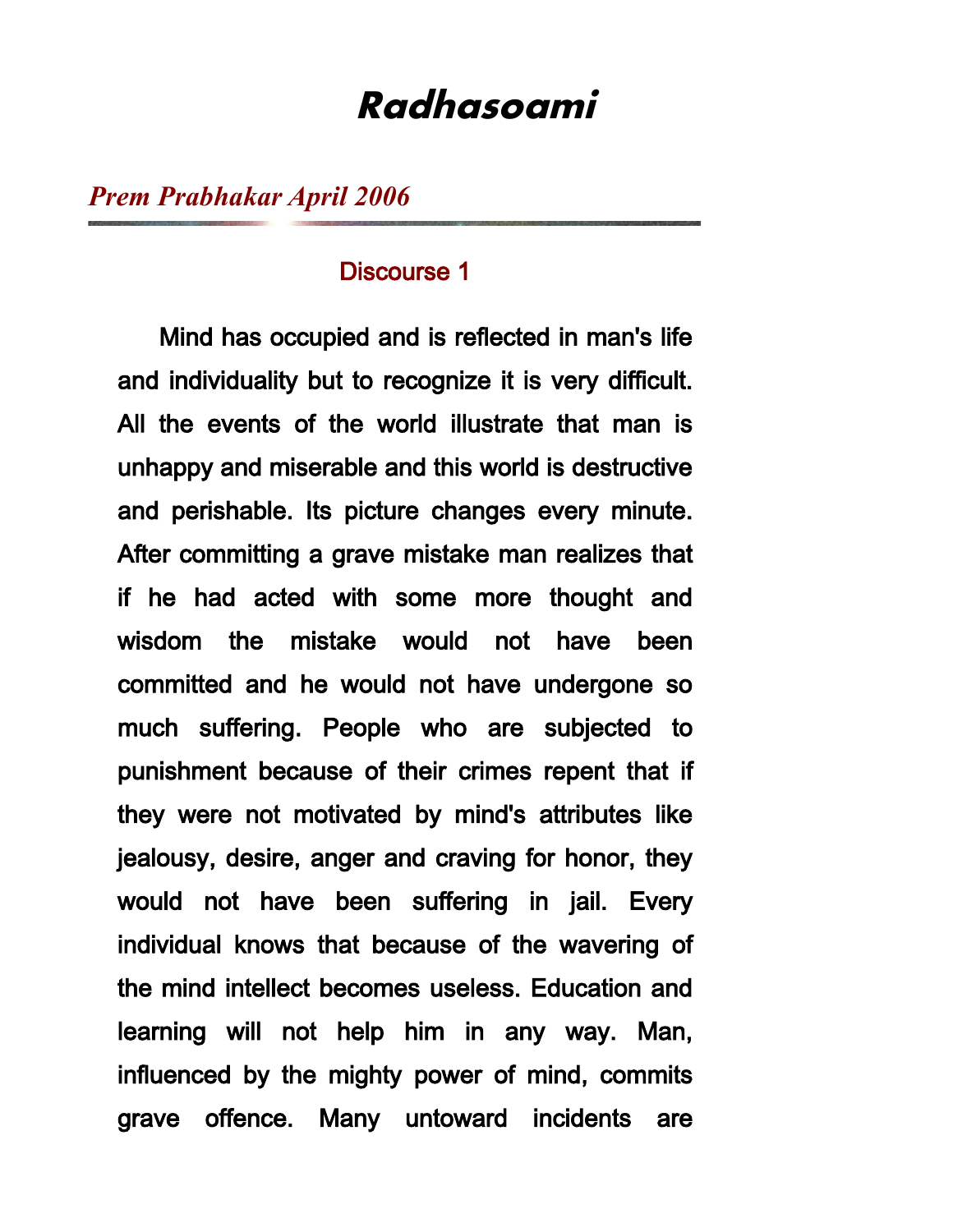happening like this daily. Learned persons or illiterate individuals, both are in the same position. Because of fear man sometimes escapes from committing a blunder and does not commit any offence but he goes on searching for an opportunity to fulfill the ambition which is burning in his mind. Of course, in the course of time, this ambition diminishes. Intellect cannot give protection against the powerful force of mind. That person is leading a life of danger. Man does not know as to at what times, under what circumstances and in what way he will be aroused. You have no strength to control the wavering nature of that mighty power. There is no guarantee that life will always be progressing and you will be happy and healthy, eating and resting happily. Fortune is unreliable. Find out a method which will restrain the mind. If the mind is not controlled properly, man is like a cunning and dangerous beast. This is the problem of all living beings. How appropriate is it to discuss about peace and happiness at this place. Out of helplessness, every person makes arrangements for his protection. What happiness is there in your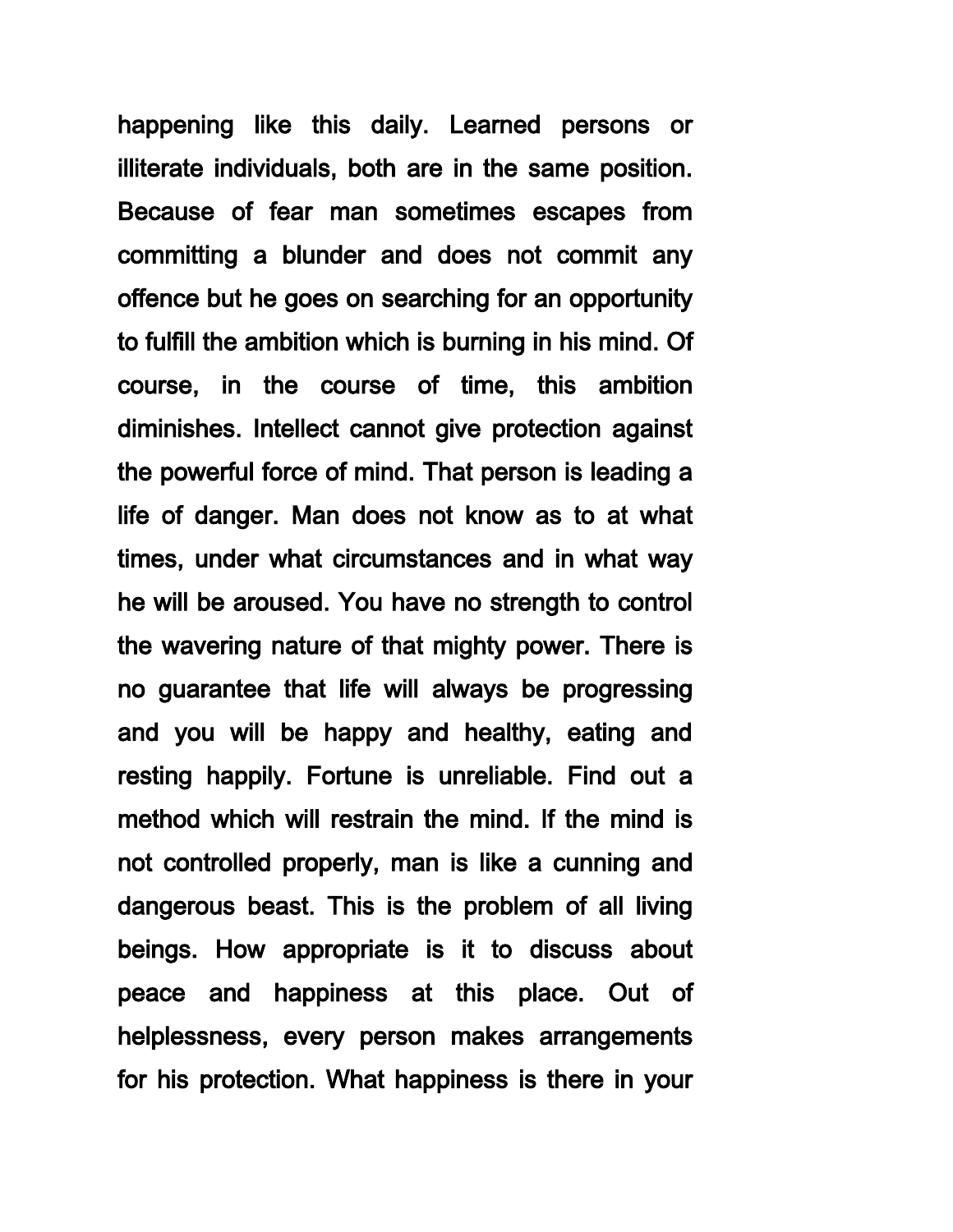life. No one is happy or peaceful in his wakeful state where intellect is active. Some sort of peace is found in the sleep state or the dream state but even there tension and fear persist. In every person's life, wakeful and sleeping states come and go. If any one is not allowed to sleep for 10 or 20 days his death is certain. A criminal, because of lack of sleep becomes panicky and confesses. In man's life, wakeful state, sleeping state and dream state are all necessary.

 The present and past sanskaras appear as pictures and create fear and tension. Kal makes man unstable through these pictures and creates sorrow and worry. Man has no weapons to counter this. All people are unhappy and sad. They think that they are very intelligent but only artificially. In fact they are fools. Saints and Seers say that man does not know about himself and that is why he always cries and shouts. Repetition of Malik's Name is the only way to defeat the forces of mind and to dissolve the present and past sanskaras. By spiritual practice superior intellect arises. It goes beyond the dream state and acquires knowledge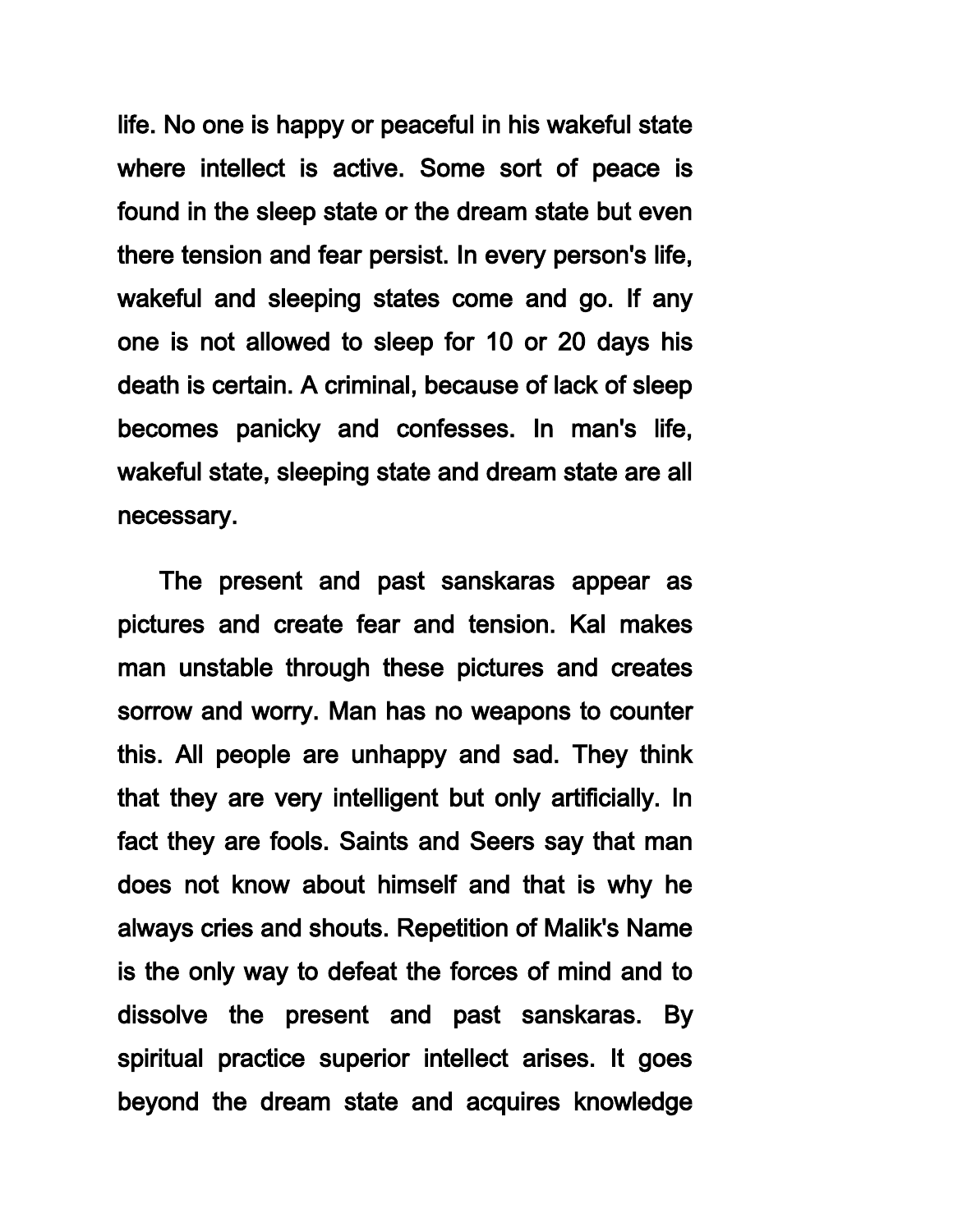which helps him in both wakeful and dream states. They make this physical world a happy place. Such a person is an enlightened man and is fearless. The ascent of spirit is possible only with the Grace of True Master. Whoever is sincere and true and performs spiritual exercises and prays for Grace will certainly merit His Grace. He is victorious over kal. By dedicated devotion he becomes fit to go to satdesh. For a true seeker there is no other way except the Association of the Master. In the company of a false master his thirst for knowledge will not be quenched. So he will not stick to that place.

 After you get True Association do not display your ignorance. Introduce spiritual practice in your life. Truth cannot be assessed by intellect and brain. You cannot understand Radhasoami religion through intellect. This religion is of devotion. Bhakti is associated with a pure and clean heart. Without true devotion renunciation and sacrifice are also false. Do Repetition of Radhasoami Name and control the mind. Without this no happiness and peace can be achieved. He who leads his life with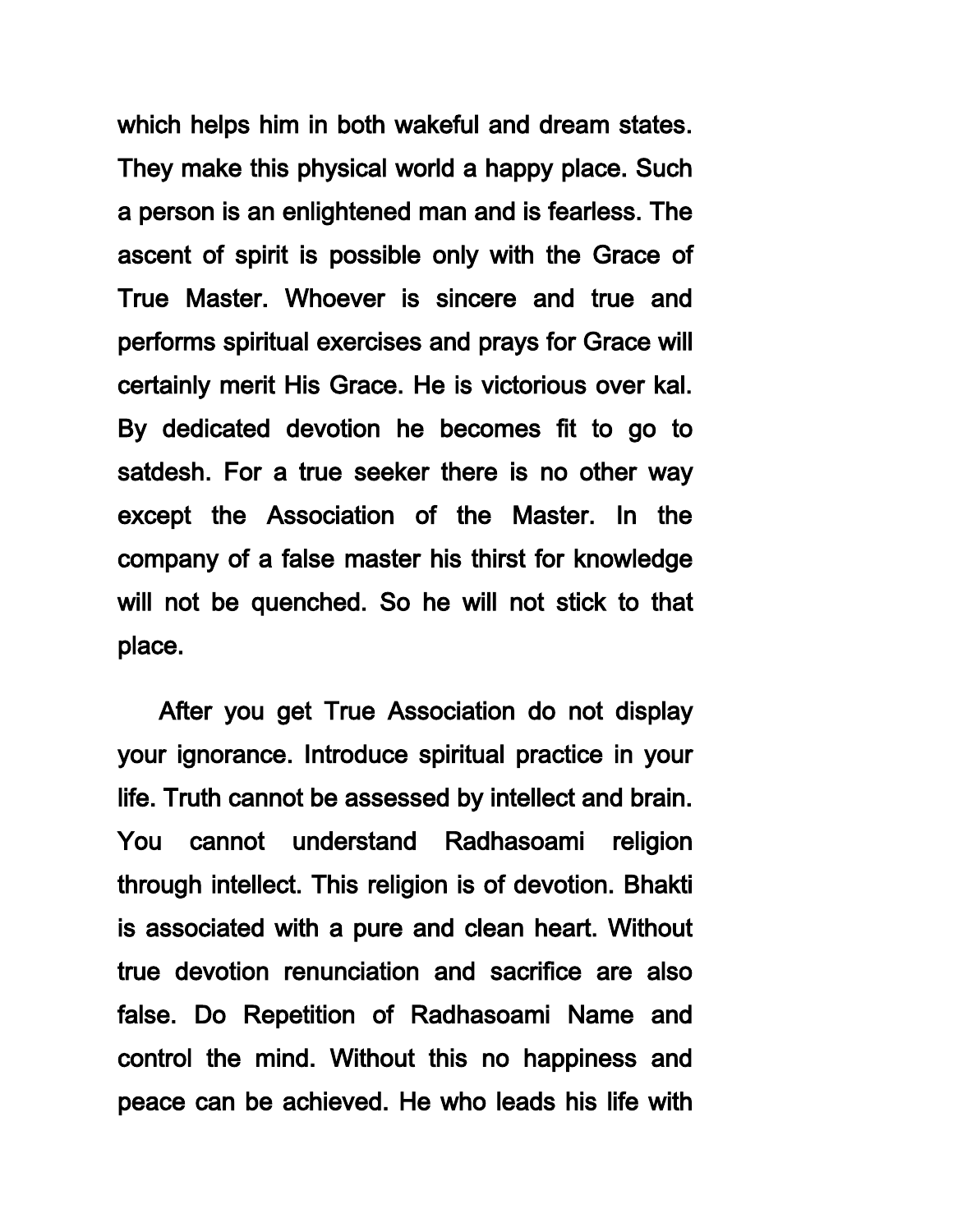intellect cannot live with the Guru. Pay more attention towards Sumiran and Dhyan.

 Even a washerman dies of thirst if water is not available. You should not be like that. Even if you live for only two hours, you should live with the Name of the Supreme Being. Everyone should awake.

### Discourse 2

 After attaching himself to religion, man considers himself as a greater person than others because of his inherent defects. He quenches his ego by dominating over others. He does not look at his faults and looks only at his virtues. The Devil is active through mind. You do not have the knowledge of the devil and mind. If mind is to get peace, devil also will get peace. Mind does not remain peaceful even in sleep or dreams. For several centuries man has been talking about religion but due to the defects of the mind man is suffering. No thought could prove to be true and correct for all these years. The methods of worship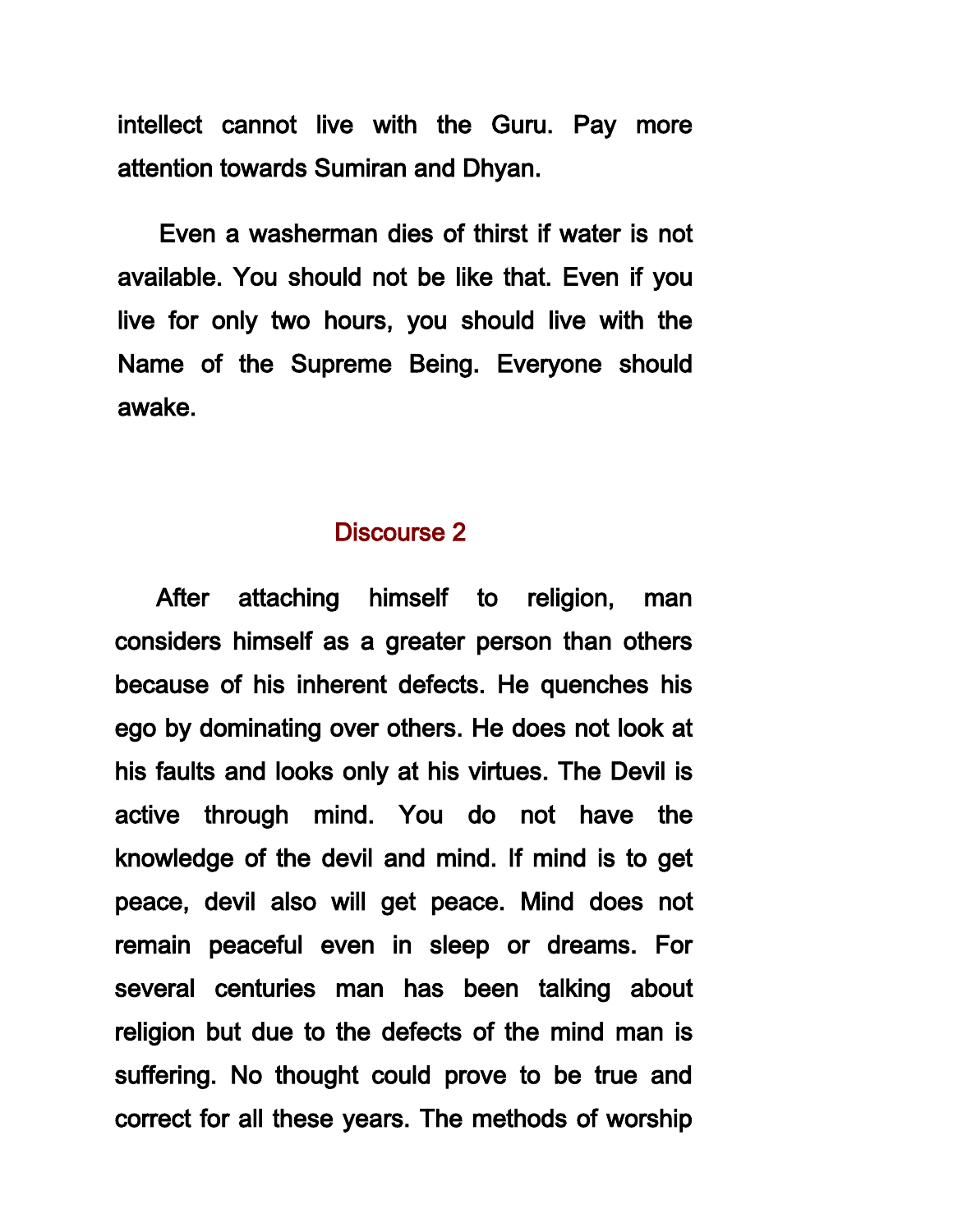as well as values and considerations undergo many changes. Religious considerations are being divided in many aspects. In the course of time many statements proved to be wrong. They became a riddle to the intellect. People are associated with these riddles. It happened in Radhasoami religion also. If you want to observe kal you have to observe your mind. Only after calming your mind you will be able to calm down kal. Only after calming the mind, you will be able to see the great personality as the possessor of extraordinary power. He appears very ordinary to the unstable mind. In the hour of trial only an extraordinary person can know that this is the wonderful act of that Supreme Father. Only a person with the highest level of concentration can become a great "premi", seeker after Truth, anuragi and Gurumukh. All the others are engulfed in the clutches of mind. Repetition of Radhasoami Name and Contemplation of the Form is the only way to be freed from the clutches of mind. In the absence of this you will be shallow. In your future birth you may not get the True Association. You will only continue following the religion of your ancestors and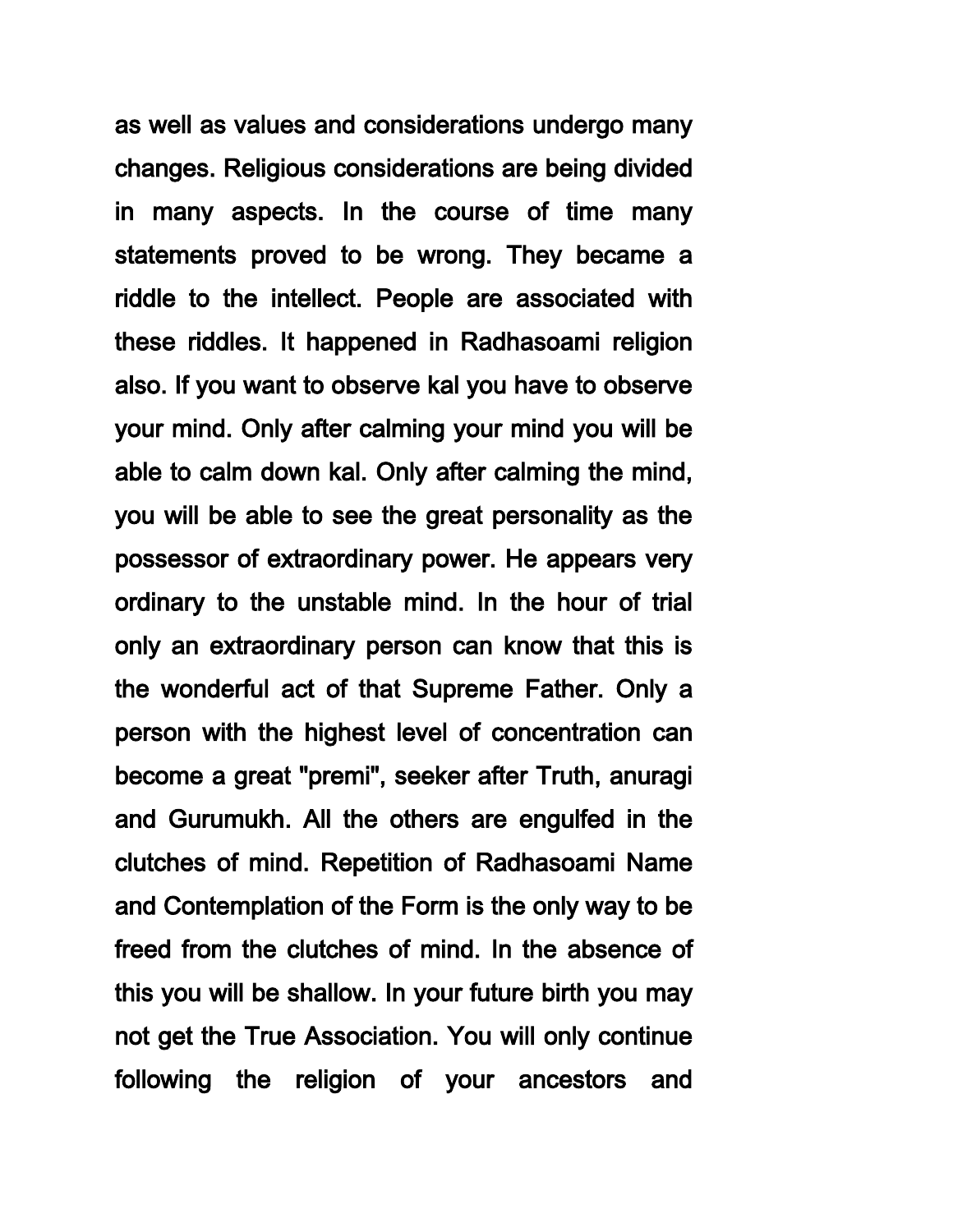worshipping kal. You will be saying that you are great. If you do not accept Truth you will have to suffer the consequences. To be relieved of your vikaras do satkarni. Do not entertain any negative thoughts. How much are you able to do satkarni. Whoever makes a constant effort is bound to merit the Grace of the Master. Please attach your life with the practical aspect of spirituality.

# Discourse 3

 People with noble sanskaras are quite aware of the real nature of mind. They search the way to remove its defects. As soon as they come into True Association, they adopt the right path and bring about a transformation in their lives. They attach themselves with Truth. Renunciation and sacrifice become their way of life and they stand as an example to others. If one is not having noble sanskaras he will know the reality of the mind only after a strenuous effort over a long period. He is very much frightened after seeing his defects. He is convinced that mind is full of defects. Such people give up their practice. They are ignorant about the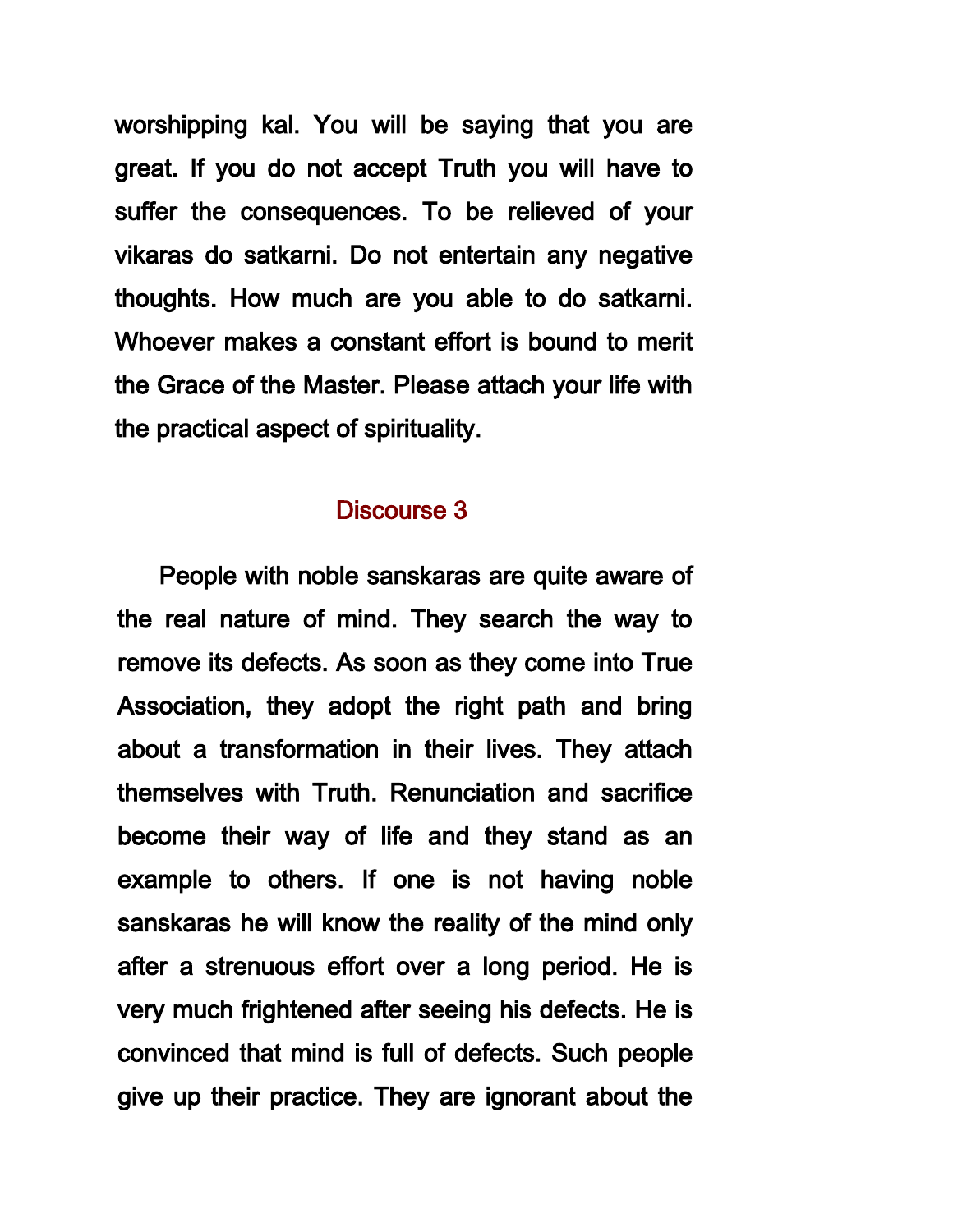reality of spirituality. Their bondage with Truth is weak. If they receive any jolt they quit and waste their lives. If by the practice of spiritual sadhana this reality comes to the forefront then it is not a downfall but the result of their practice. See the reality of yourself. Without sacrifice and renunciation, devotion and dedication will not come. The word progress becomes an alien one. Please enjoy the fruit of practice and seeing the reality give a boost to your internal practice. By this true devotion, love and faith are awakened. The process of transformation is speeded up and awakening is boosted at a quick pace. The aim of spirituality is to install the Name and Form in the place of vikaras in the mind. Until the Name and Form are established in your heart, purity will not come to your mind. By giving alms and doing pious deeds the mind only becomes egoistic. By doing external acts of virtue also, you become attached. Sin and virtue are due to the vikaras of mind and are two forms of the same coin. Rich and reputed persons, kings and ministers, will not do selfless service after achieving prosperity. They perform sacrifices for the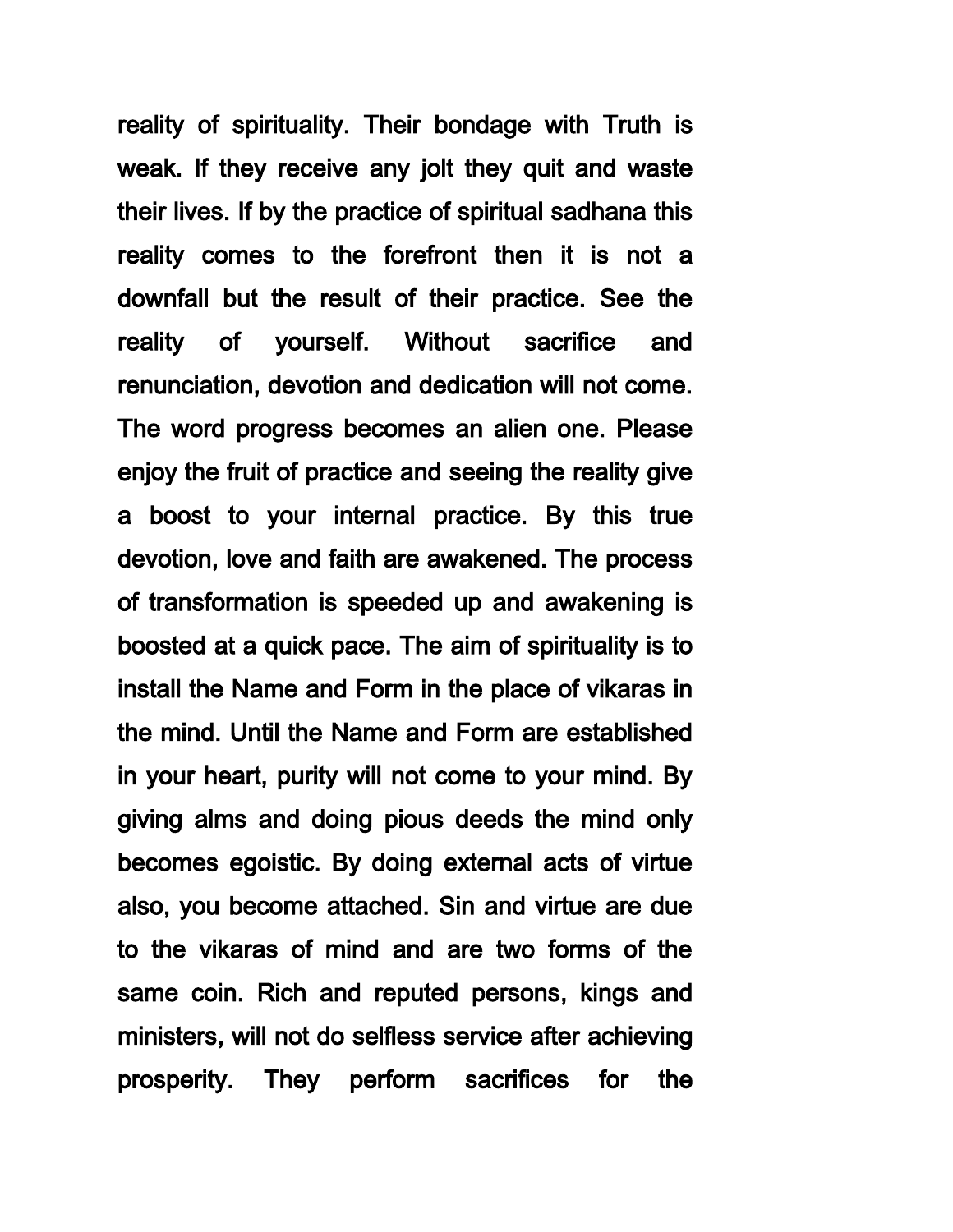enhancement of their wealth, reputation and status. That virtue, which leads you towards sin is also a sin. The thoughts of sin and virtue are only hallucinations, an illustration of the vikaras of mind. By this man does wrongful deeds and becomes a defaulter. He suffers and is imprisoned in the cycle of births and dearth. Satkarni makes you aware of your mind's defects. Even though you are defeated by the force of mind and fall down, you will rise immediately and fight the forces and achieve success. To know the defects is not a downfall but is to become aware of Truth. Many ambitions and aspirations about religion are brimming in the mind. But you do not want to see your defects. Such a person is not entitled to emancipation. Only that practice is True, which shows the reality of mind and ensures your victory over it.

 The status of spiritual practice is very high. He who attaches with spirituality is never at a loss. But due to lack of wisdom and understanding he does not do practice and is thus locked in the clutches of kal. You should awaken. Go with Radhasoami Name and flow with the tide of time. You will be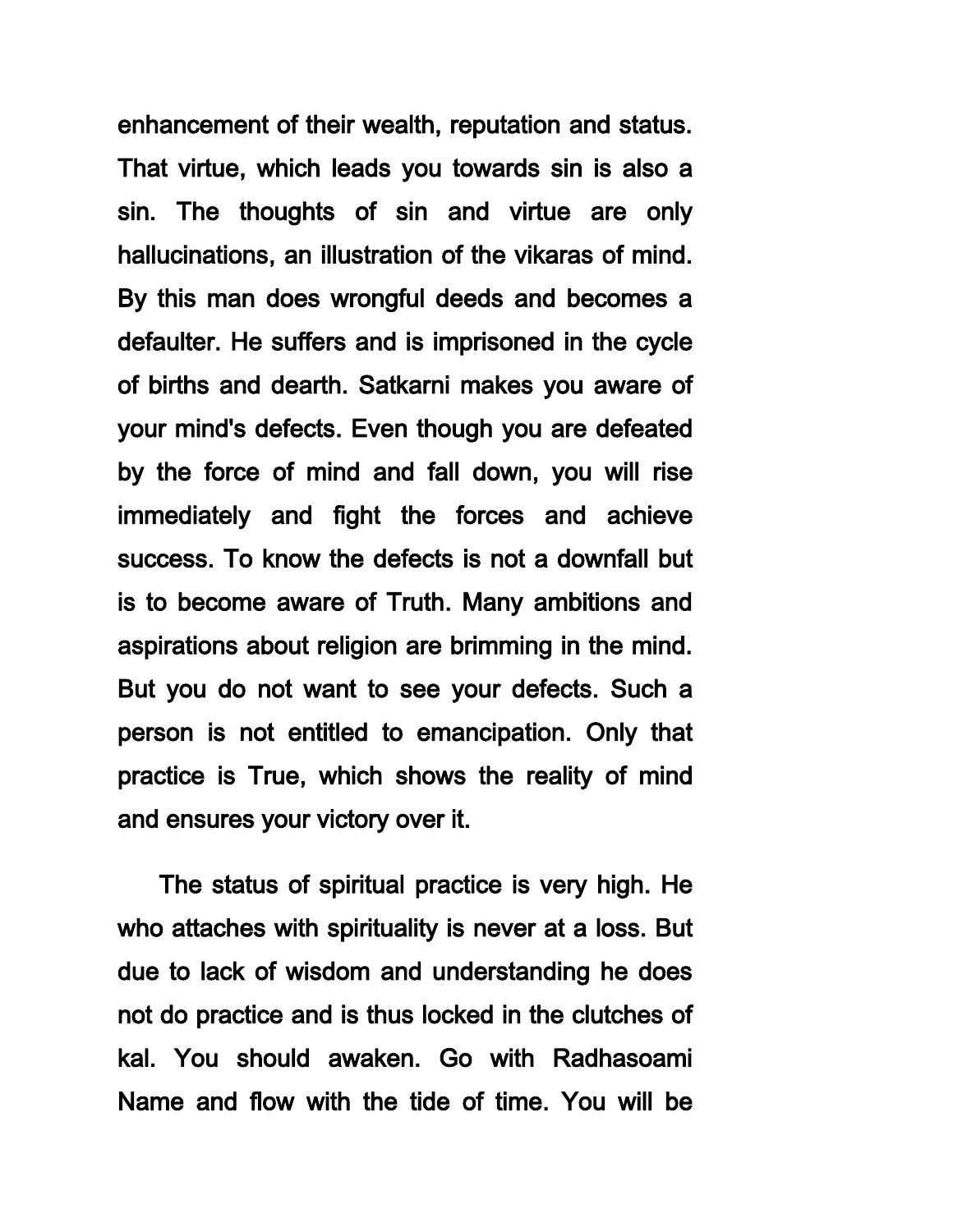able to change that flow slowly and slowly. This is possible only through Sumiran and Dhyan. Do not attempt suicide with your life. Do not be negligent and waste your time. To know the reality of yourself is a sign of progress. You have also done practice. Are you able to know your real self by it. Are you filled with prayer for the special Grace of the Supreme Being. Seeker after Truth, whenever he finds an opportunity, sits for the practice of spirituality and binds his mind constantly to the Form of Satguru.

#### Discourse 4

 Will any one of you tell by your real experience which power you are recognizing in this universe. An enlightened person will recognize the power of mind. Mind is influenced by kal and maya. Mind is dominating you, in fact all living beings are dominated by mind. Intellect is its minister. Man follows the dictates of mind with no second thought. Mind suffers the pain of birth and death. When calamities come it does not follow the advice of intellect, whatever consequences come. This is the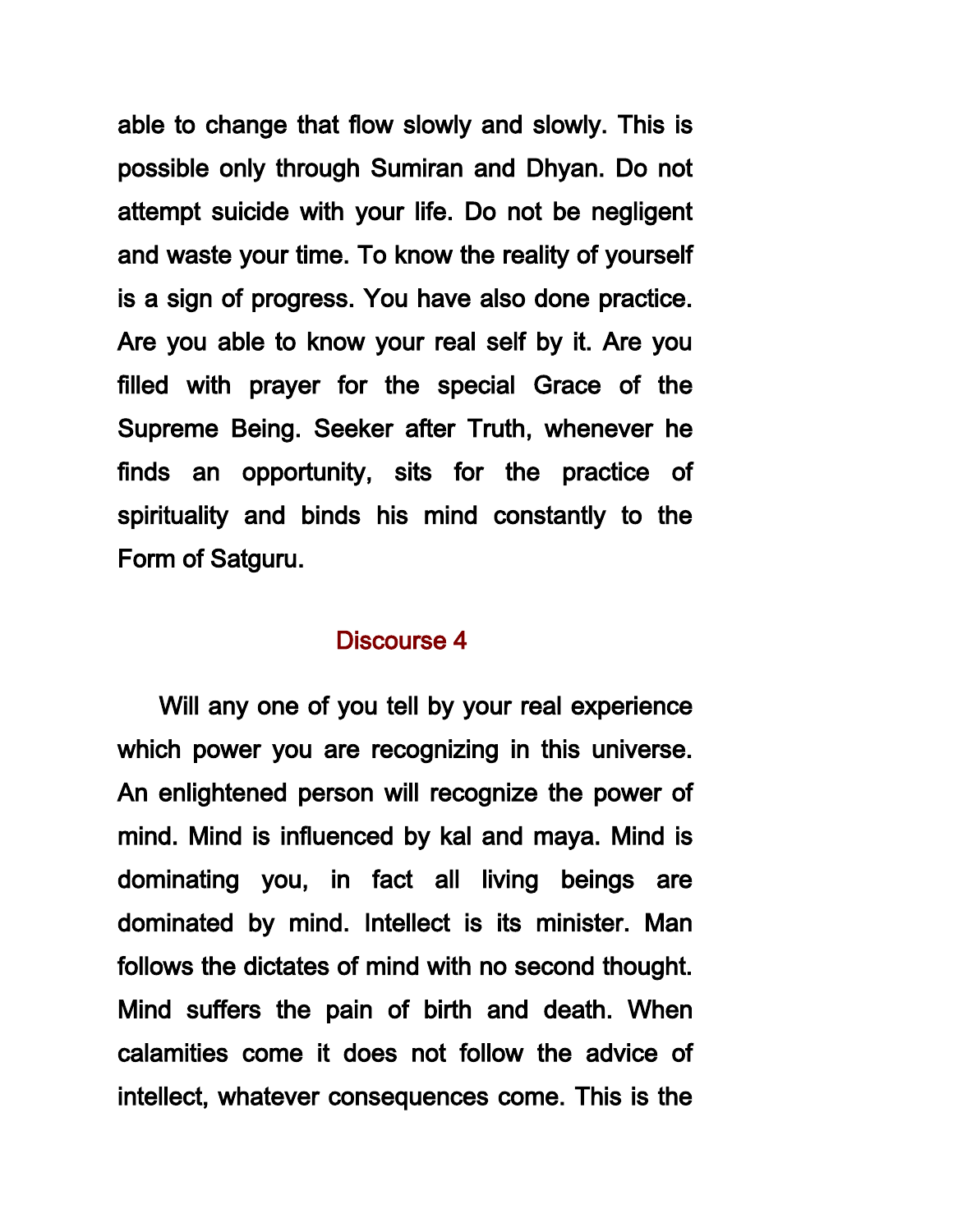greatest problem. Being a man you could not think that mind's force can take the body and sense organs to whatever place it wants. The aspiration for happiness turns out to be unhappiness and misery. You will be shivering with fear all your life. The plane of mind will never give happiness to anyone. You cannot see kal, you cannot catch it or the mind. To defeat mind is to go towards happiness and to go away from sin. In this world to control the mind True Master is the right person. Mind does not value True Saints. You put your mind under the sway of Radhasoami Name. This mind acts through kal and maya. To control it is an uphill task. You have to wage a huge war against this both internally and externally.

 Jiva is ordained to adopt Name and Form with sincere mind. You will be happy. They who are slaves of mind are all unhappy. He who fights will march towards victory slowly. Mind will be afraid of that person. That act which weakens the mind should be considered as necessary and you should follow it. Till the last breath of your life Repetition of Radhasoami Name should be there. Satkarni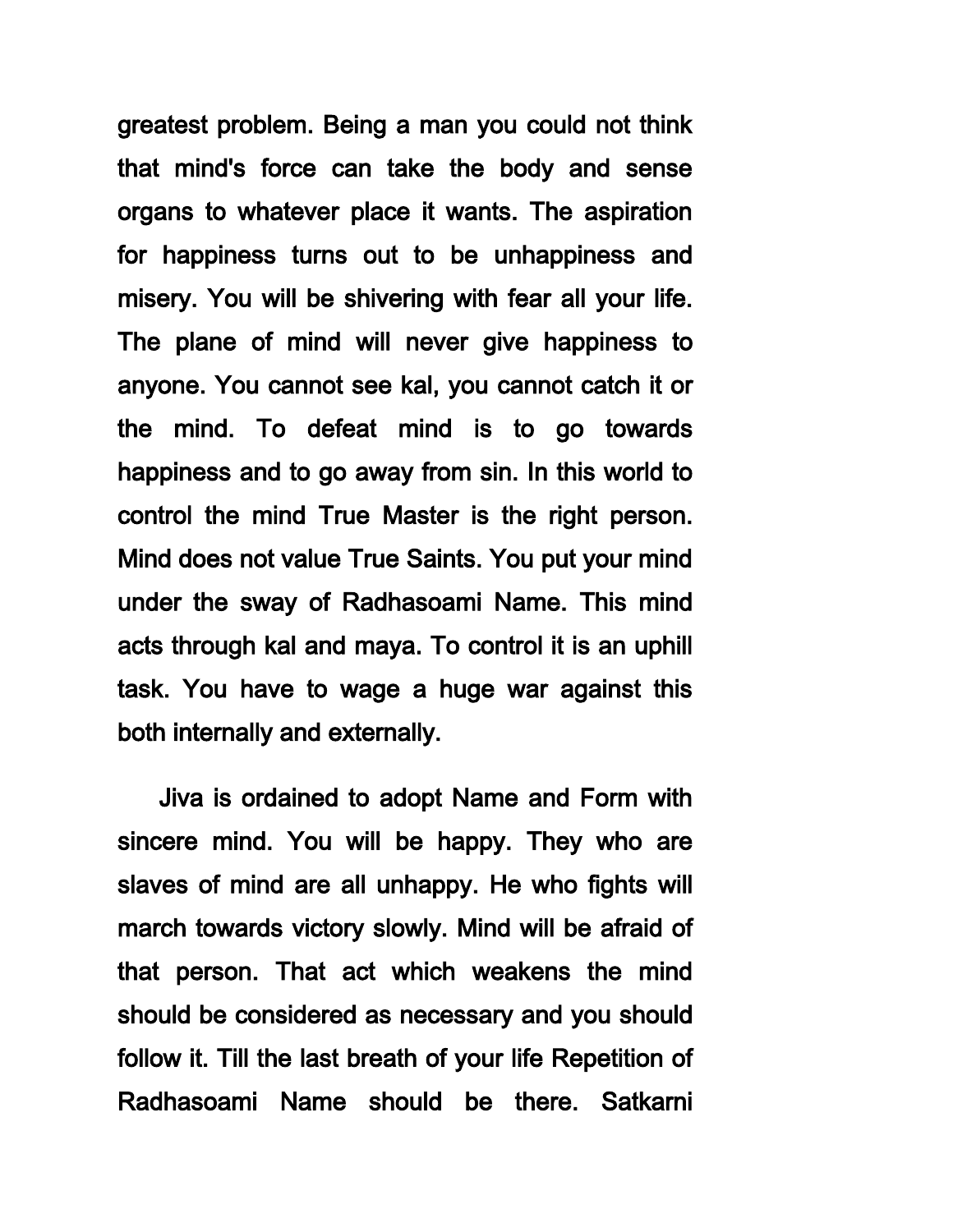should be practiced. There is a great reward and benefit in this.

### Discourse 5

 The creation of pind, Brahmand, Satdesh is all inside man but until mind is vexed with the creation of pind it will not lean towards Brahmand and unless it is vexed with Brahmand it does not incline to go towards Satdesh. Man does not know where in the creation of pind, are Brahmand and Satdesh. He knows about pind and has the knowledge of sense organs. He is aware of the pain and pleasure of sense and organs. But the happiness of this will change into sorrow. Until he realizes this truth and is vexed with the pleasures of this pind, he will not lean towards Brahmand. A person suffering from poverty, disease etc., thinks that if he becomes rich he will be happy or if his health improves he will be happy. He always remains in imagination. But all his dreams are not fulfilled. After strenuous effort if anyone becomes rich his status, reputation and prestige do not give him any happiness. Man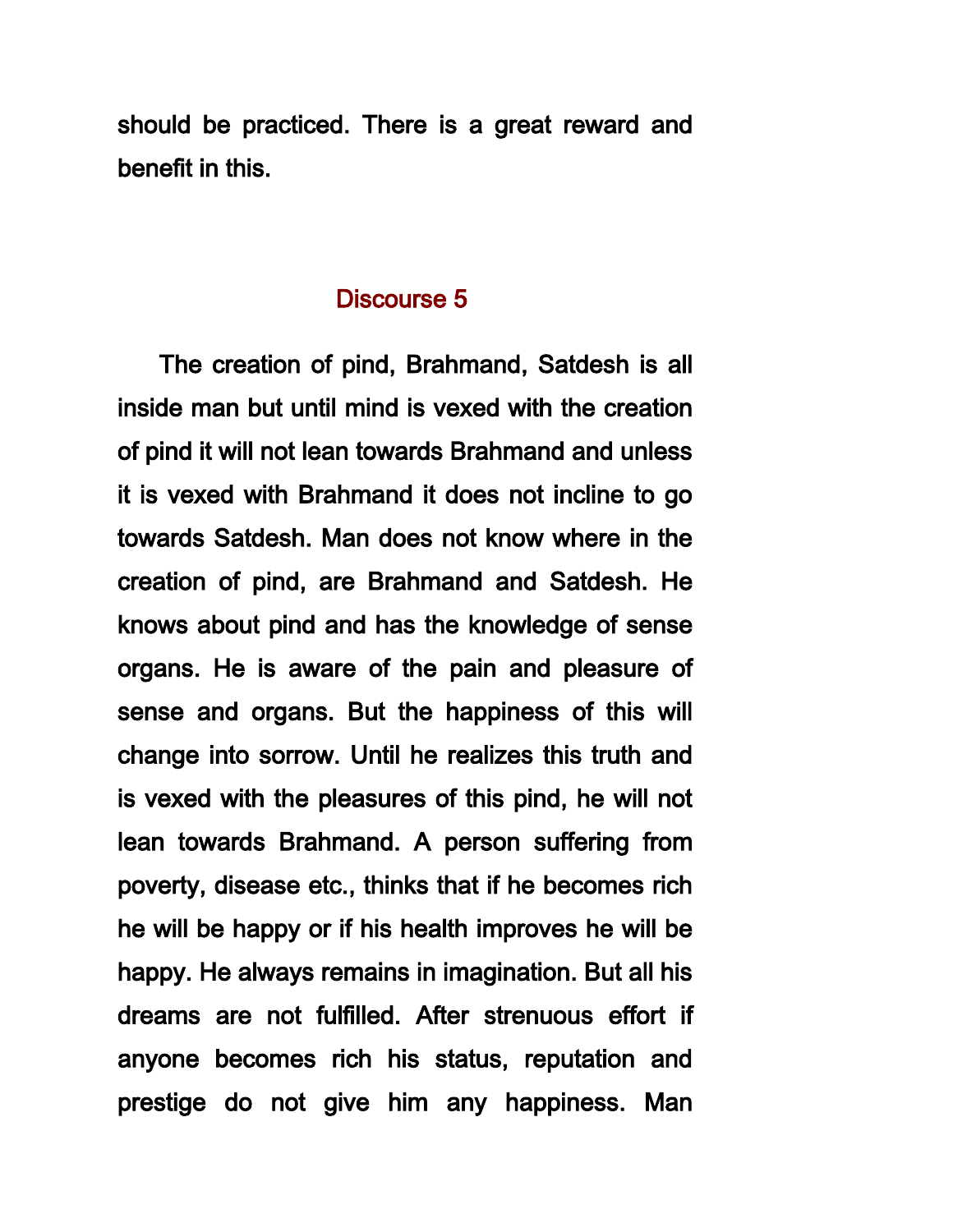considers himself as great whenever people praise him. But from inside he is vacant and zero. Happiness achieved after a great struggle is also ruined. When his efforts go in vain a person is very disappointed and sad. Children who build houses of sand and play in sand experience the same situation. When their effort becomes useless how depressed and sad they will be only they know. Man out of ignorance thought that the creation of pind is full of happiness but was disappointed completely. He does not have the knowledge of Brahmand but only knowledge of pind is there. He cannot know about Brahmand and Satdesh by himself. When people of Brahmand come to this pind by chance, they perform only those deeds which will take them back to Brahmand but they ultimately go with the help of Satguru only. $\hat{A}$  Utter desirelessness and true love is kindled in those persons who are vexed of even Brahmand. But many births are to be undertaken for the achievement of this.

 If seeker after Truth is sincerely attached to Satguru he will cross over all distances but this is a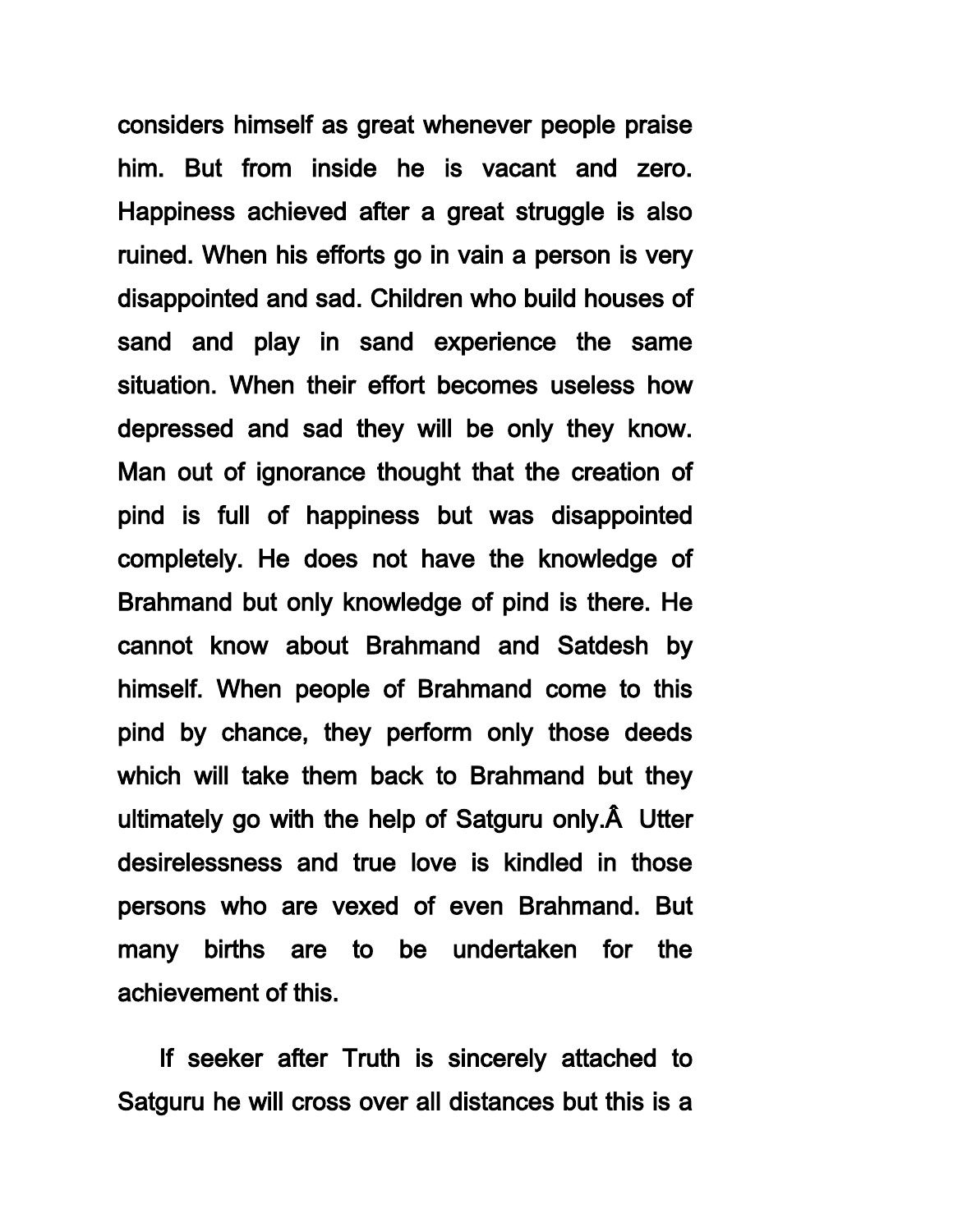sheer matter of experience. Devotees of God or lovers act as though they are dumb before others. They become completely desireless and true. But no one can display it. These eyes cannot see Brahmand. For you Brahmand is not a reality. Without the help of Satguru nobody can enter the "Brahmarandhra". He who does not believe in the happiness of Brahmand and satdesh does not know the happiness of pind also. This is a matter of experience. Where there is an expression of this in Saints' discourses it is in the form of a shadow only. Truth cannot be explained in writings or discourses. Spirituality is an individual experience. A person has to achieve it. Pure spiritual exercise is internal practice only. With full attention you have to listen to speeches, talks and recitation of Sabdas. You will experience great joy and happiness in this. In devotee's life this is a necessary transformation. You are imprisoned in this body. This world is unstable, full of dirt and filth. You are engaged in the construction of this wretched world. In this dirty body you attach yourself to spirituality. Because of the attachment with Truth, mind and intellect also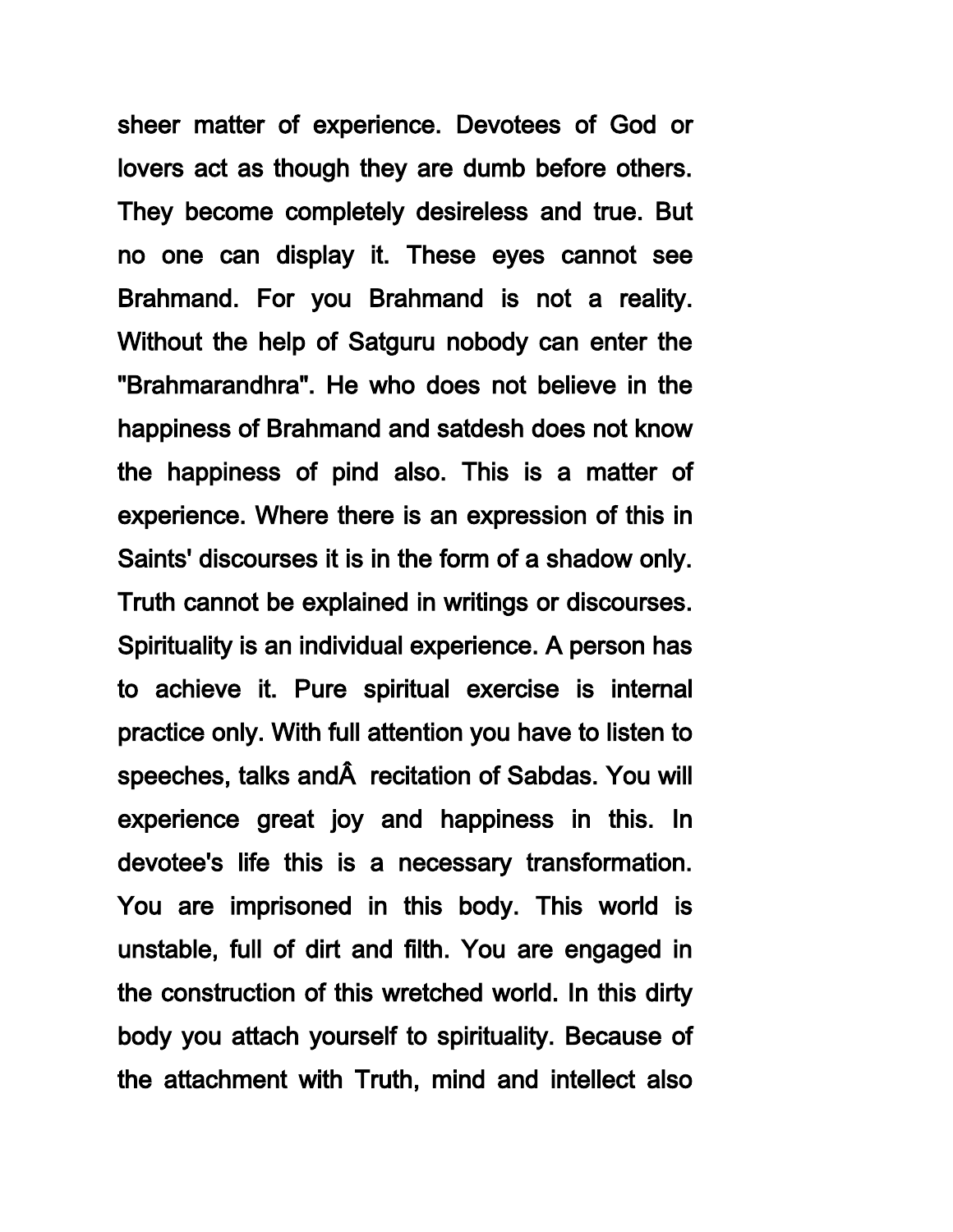become great art pieces. Spirituality is not the exercise of intellect. This is a method to awaken the spirit. They who do not want to adopt this are wanting to drown themselves knowingly. You all while doing worldly duties, do more and more worship of Truth. Otherwise this life will go waste.

#### Discourse 6

 A prisoner does not want to remain in jail after he is given jail punishment. He tries to get out of it and one day he escapes by the way by which he was brought. People who have come to this jail, should have the desire to get out of it but not sticking to it. But ordinary person thinks of living here considering the jail as his own house. This indicates his total ignorance. Many people think of getting some comforts in jail and as soon as they get those comforts they forget about their release. You may say that every wise person should think of his release but the fact is people are imprisoned in the hands of kal which is in the form of this world. Atma is undergoing the punishment along with the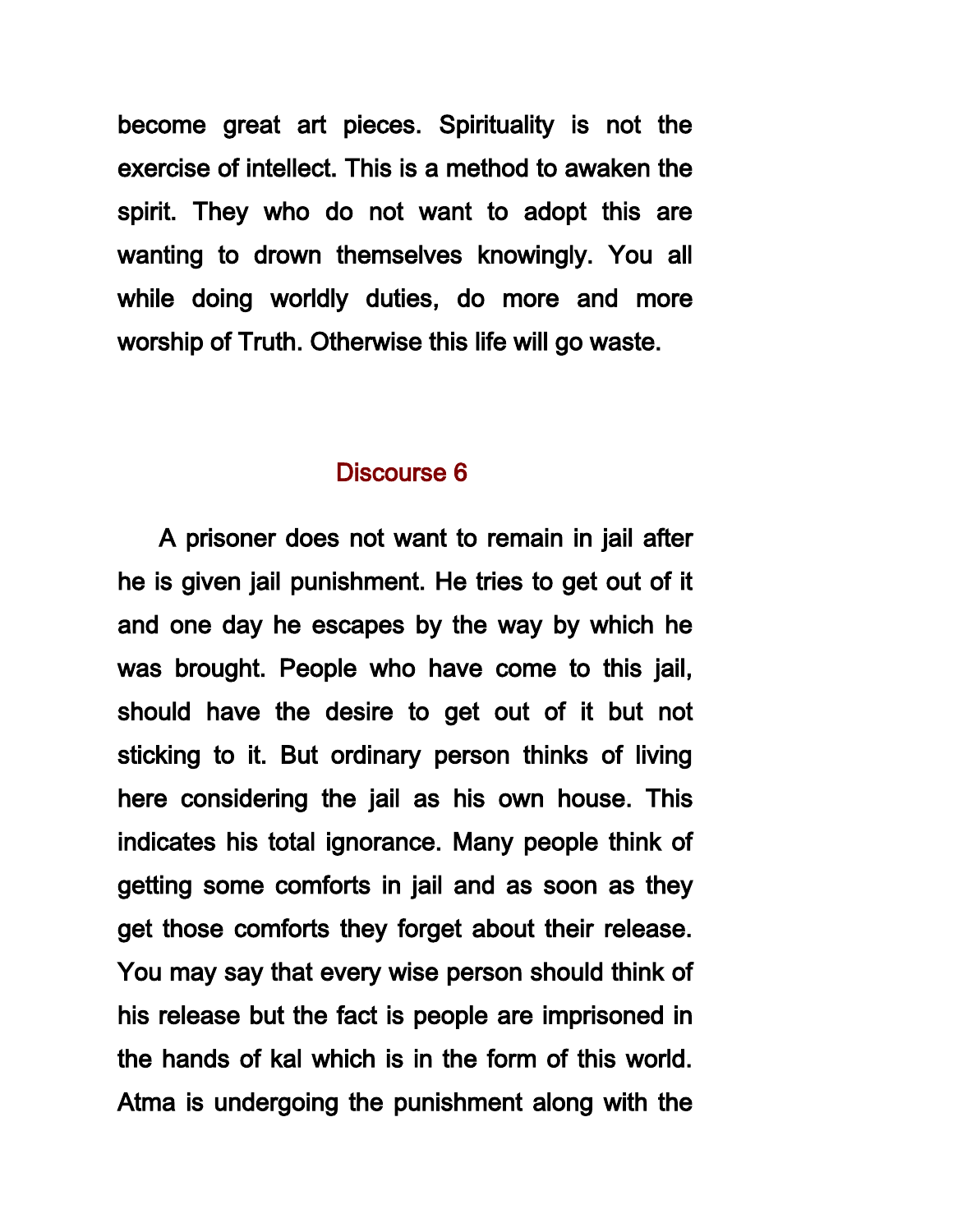mind. Unless the door of the "til", "Brahmarandhra" is not opened no jiva can get redemption. When a person dies physically all his worldly desires appear in his next birth and thus put him in the prison of the world. In this way imprisonment goes on. Saints and Seers also come in new forms. Supreme Being sends them to reform and awaken human beings. If jivas listen to their words and follow them, they will get out of the door of "til" They who do not pay heed to their words will remain as they are. What preparation is done by you. Do you want to remain here. Unless you are serious about your redemption, the doors of "til" are not opened. After you are redeemed you will be out of those doors.

 You observe for yourself how you were spending your time after participating in satsang. How many of you are sincere and true. In the same proportion there is a possibility of your redemption. You give proper place to spiritual sadhana in your life. After sometime you are bound to be released. But you are just like the boy who has taken birth in prison and who considers himself as a native of prison. He does $\hat{A}$  not believe in the world beyond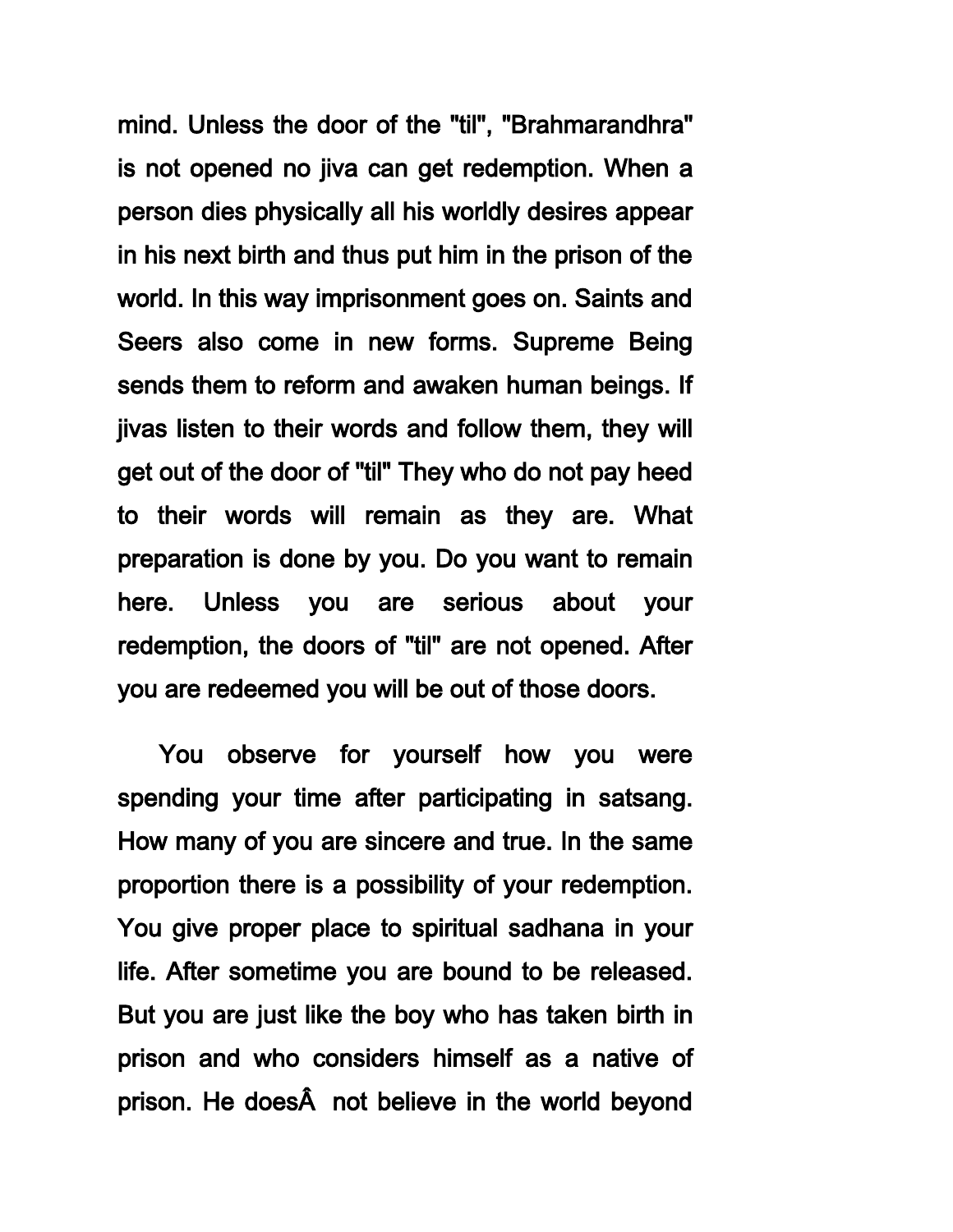the jail. People who come out from jail into the world will enter into Saints' company and attach themselves with satkarni. They awaken very quickly. They are sanskari jivas. Whoever begins to like the speeches of Saints is close to redemption. You have to open the gates of both physical and mental planes and try to achieve complete independence. Wise people gain a lot of benefit from the association of Saints. Give importance to paramartha in your life. Always think of how to get out of it. You are always absorbed in worldly activities and neglect spiritual sadhana. Be cautious with regard to kal. You will not gain anything by useless discussions. Remember God while doing worldly activities. Do not take much interest in someone's loss or gain. Avail your time in realizing the Truth by cutting short worldly involvement. Do not neglect spiritual sadhana thinking that worldly activities are most important.

#### Discourse 7

Spirit is residing in every person's body but the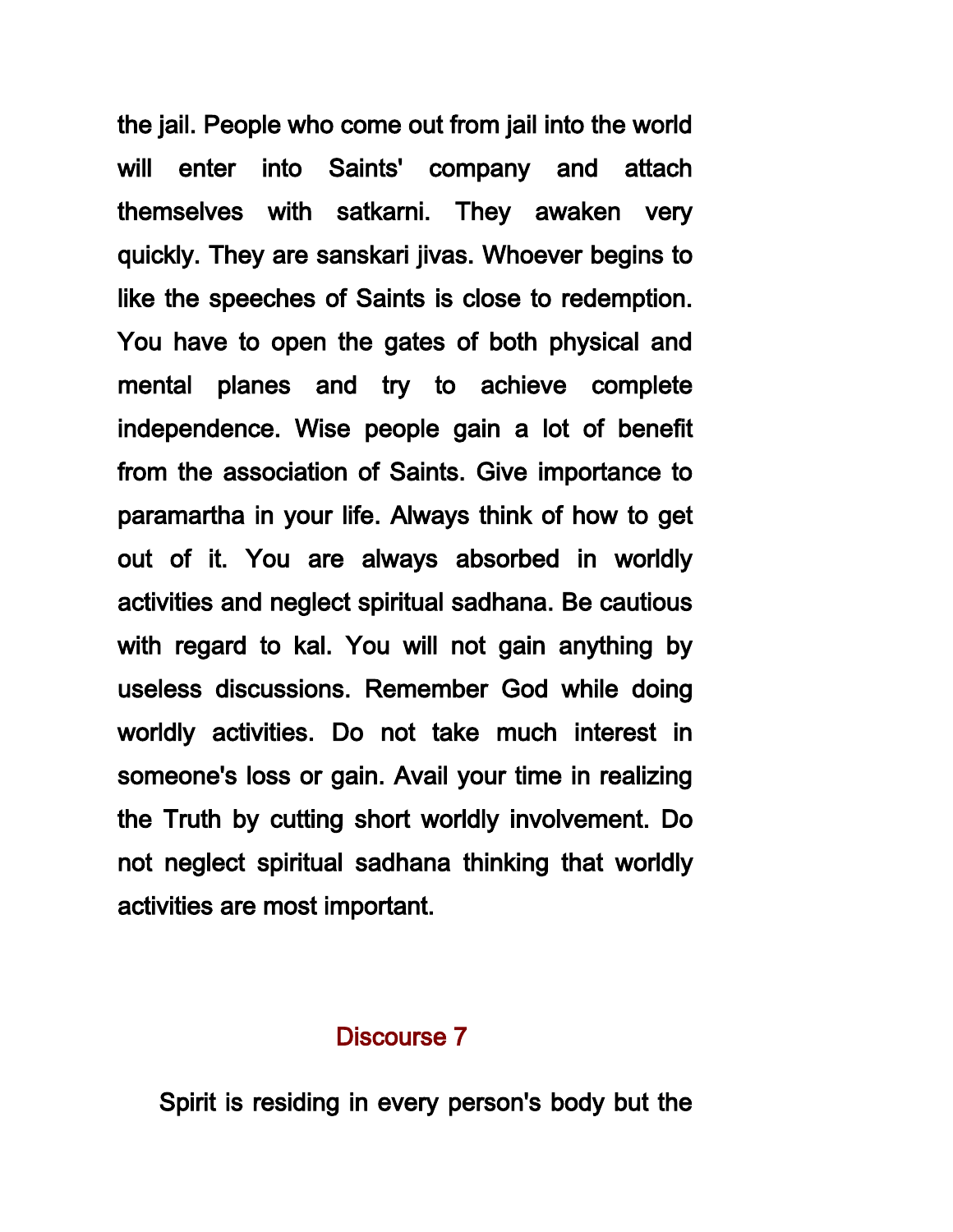person is not aware of it. He has little knowledge of the mind. All animals and human beings see external things but only wise and intelligent people have the knowledge of the mind. Intelligent people also, in the absence of wisdom, do not have the knowledge of mind. They think that weakness of mind are the weakness of man. He has to live with them. Greedy and avaricious person becomes a problem for his family members. Angry and egoistic people also create problems for their kith and kin. No one is happy and contented. To live in compromise with the tendencies of mind is useless. A person living in good atmosphere and receiving a good training also cannot have a hold on his mind. Because of lack of wisdom he cannot put a control on his mind. Wisdom can be achieved by undergoing sufferings and receiving setbacks. But the lure and glamour of the world will devour it. Man after knowing fully well his fate, wants to forget himself but he is not relieved of his sorrow. Wisdom is in the form of a treasure which was coming since several births, it has got to be enhanced and mind has to be controlled. Only then you can be saved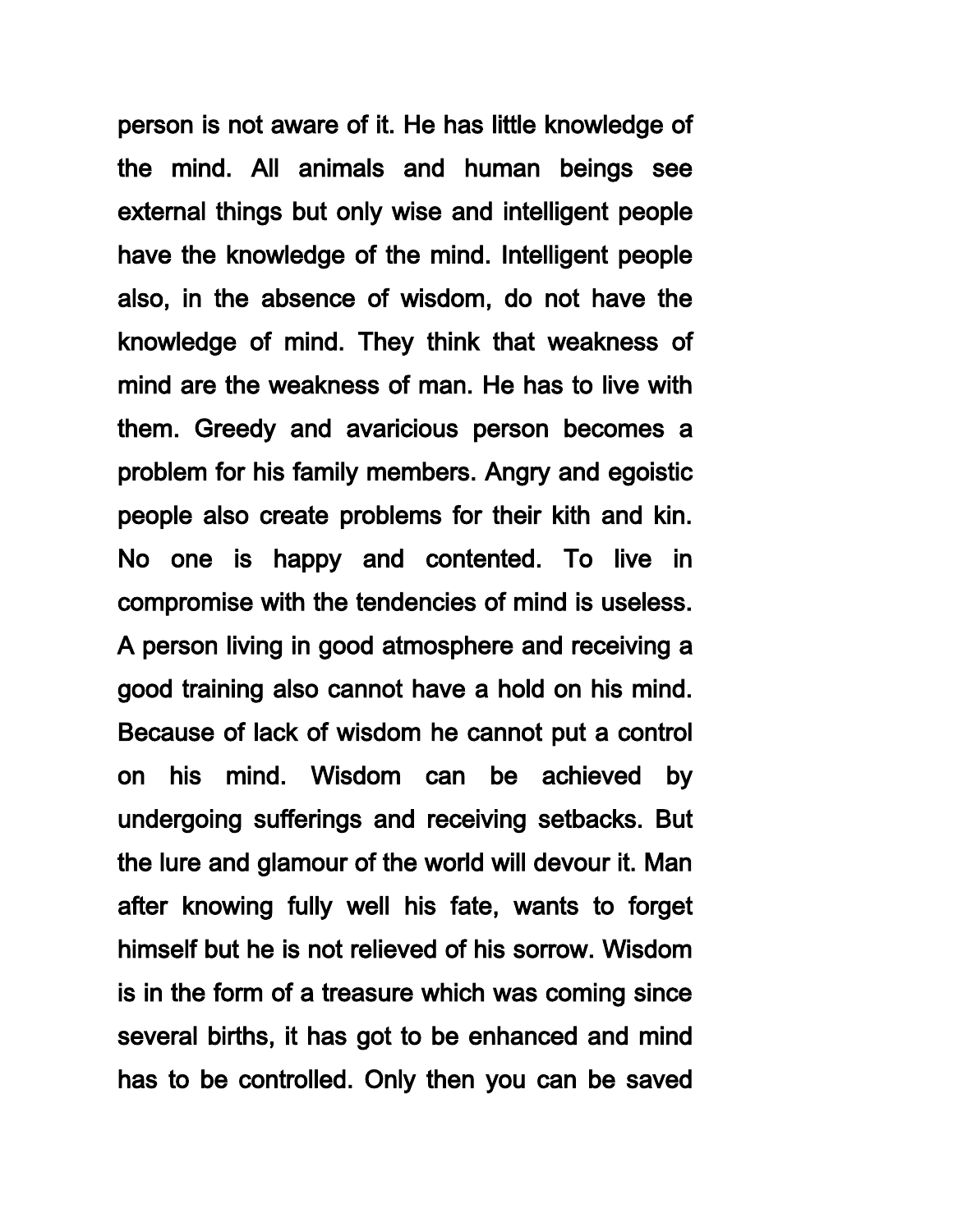from misery and sorrow. Mind is the root cause of all sorrows. Only great wisdom and superior power can put a stop to the mind. In True Association superior knowledge is awakened. By speeches and discourses superior knowledge is purified. Illusions of mind will disappear. He becomes wiser day by day. But as he did not give due attention to spiritual practice, his wisdom and discretion will vanish as soon as he faces troubles and miseries. Wisdom goes on increasing for a person who does satkarni. You have to wage war against the mind. You have to use a crowbar to uproot it. Devotees will do like that and are very successful in weakening the mind. You do more and more satkarni to achieve wisdom and discretion. Satkarni will endow you with great strength. Seeker after Truth achieves most precious and valuable thing such as salvation or the knowledge of the Supreme Being from His valuable life. Do you feel that riches and wealth are happiness or realization of Truth as happiness. Try to accomplish satkarni.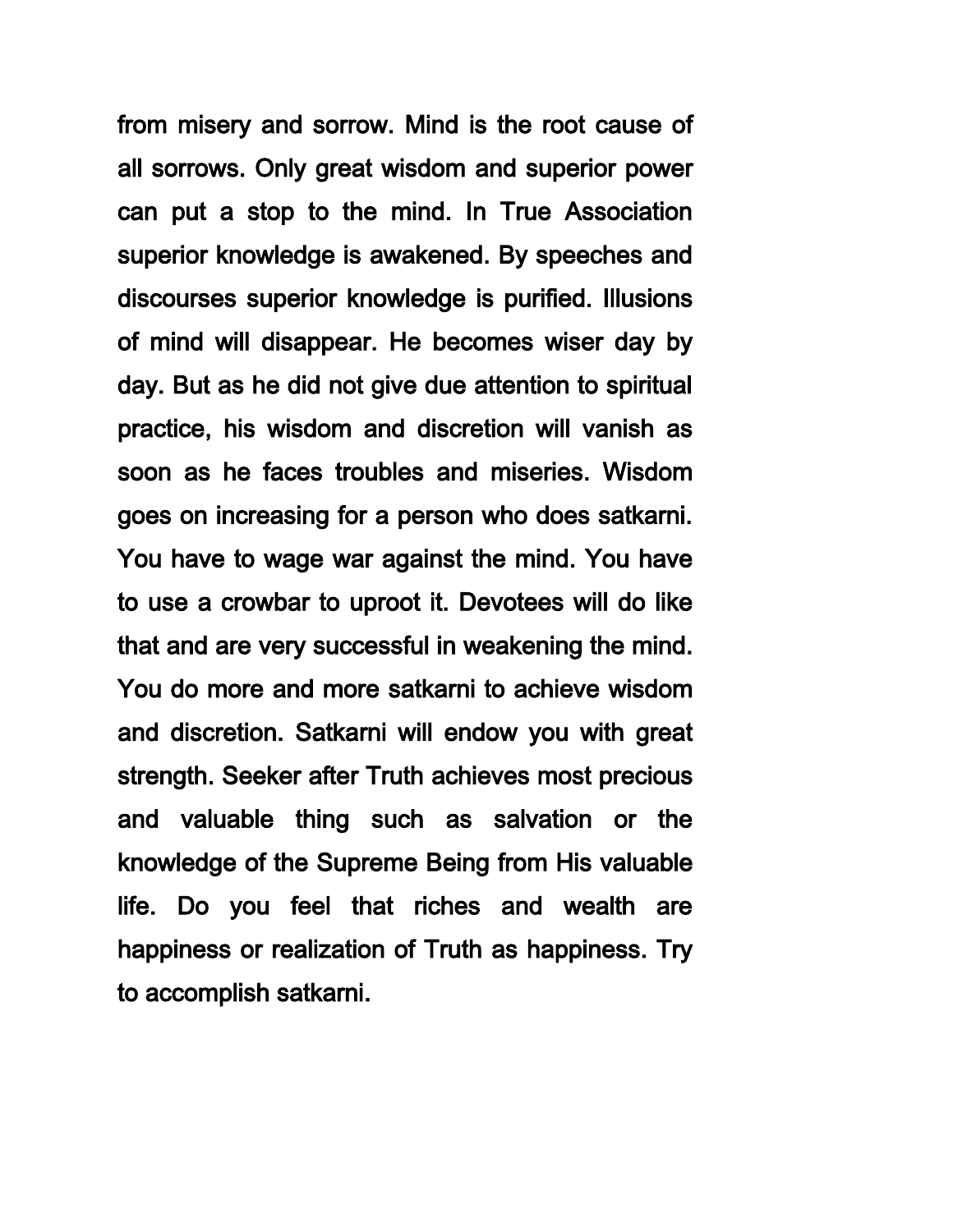#### Discourse 8

 Every person has some knowledge of himself because he, through his mind, experiences happiness or sorrow which are the features and traits of mind and is attached to all. Mind is very subtle. Because of its defects it has suffering and sorrow and because of purity its redemption is possible. Mind has one good quality, love. Because of this it is contributing to spirituality. Because it is involving in worldly things it is seeing both joy and sorrow and day by day it is becoming dirty and devoid of any knowledge. If this mind begins to love Radhasoami Name and True Company of the Master it becomes pure and unalloyed. Man's mind after being cleansed cuts off all the attachments of the world and defeats the mighty power of kal also. Kal through mind is active in the heart of man. This mind after being purified becomes an instrument in the process of salvation and kal's influence on it ceases completely but the love we are referring to is very distinct from the love which is prevalent in the world. The person who has love towards wealth, family and children cannot know this. To cleanse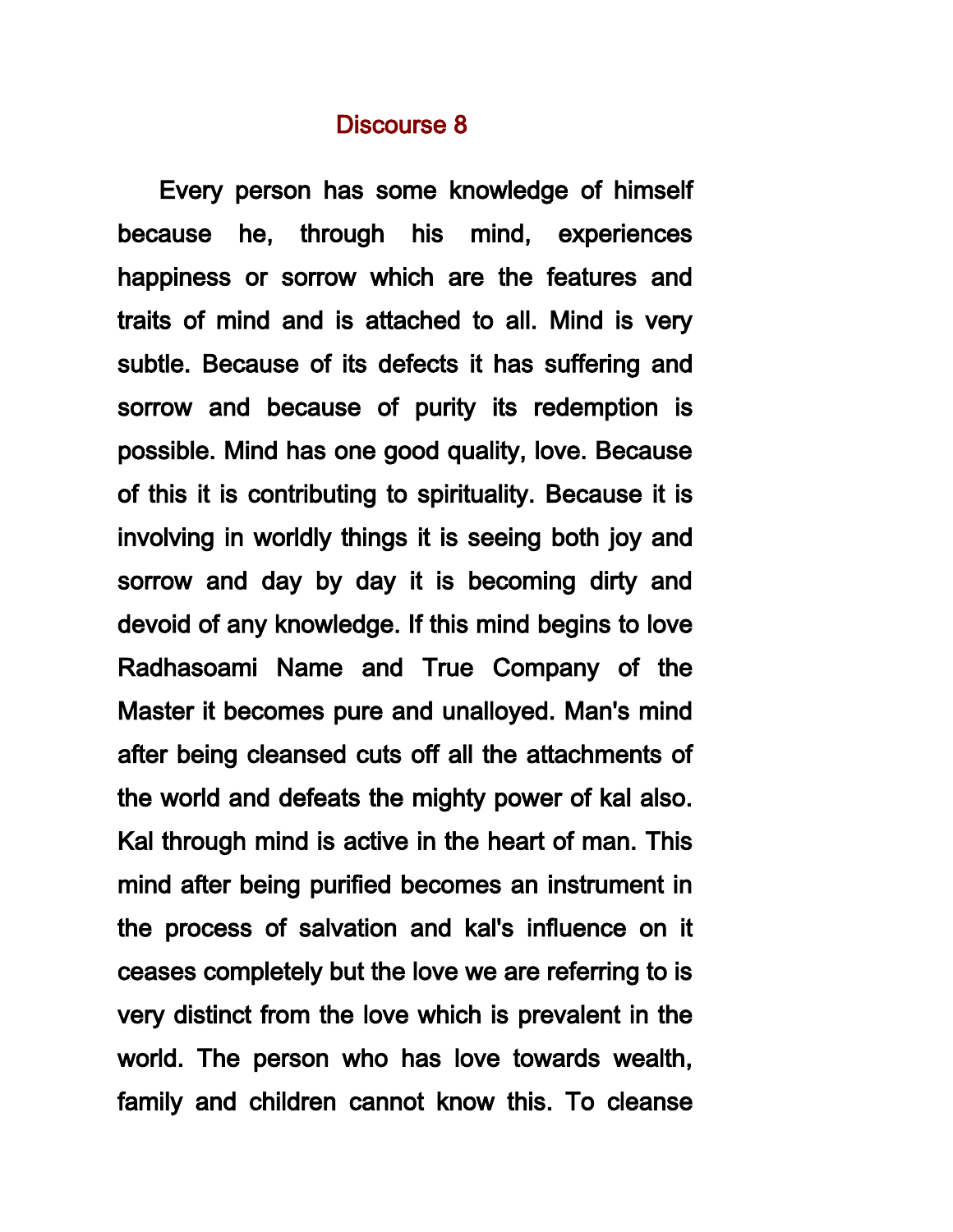the mind first of all the vikaras of it should be separated. In this context Radhasoami Name plays a very significant part. He who has done the Repetition of this Name becomes pure and sacrifice, service and dedication all come into his heart automatically. He does not feel the necessity to reveal this to any devotee. Whoever accomplishes this will receive the highest form of bliss. If mind becomes pure, intellect is defeated and kal also is defeated. The same mind will now help the person in the awakening of his spirit. You cannot achieve the knowledge of pure spirit without defeating the mind. But this is not possible for you seated on the plane of intellect but as your mind goes higher and higher, knowledge of spirit dawns. Its pure unalloyed form appears. The knowledge of the spirit is complete in "Nirguna Brahma" but you will have the experience of spirit in the lower regions also. Without achieving this experience a person, even though pursuing spirituality, feels it as a burden. This is not a burden to the pure heart but a great joy for it. Real devotee does not indulge in criticism or accusation. He is always happy and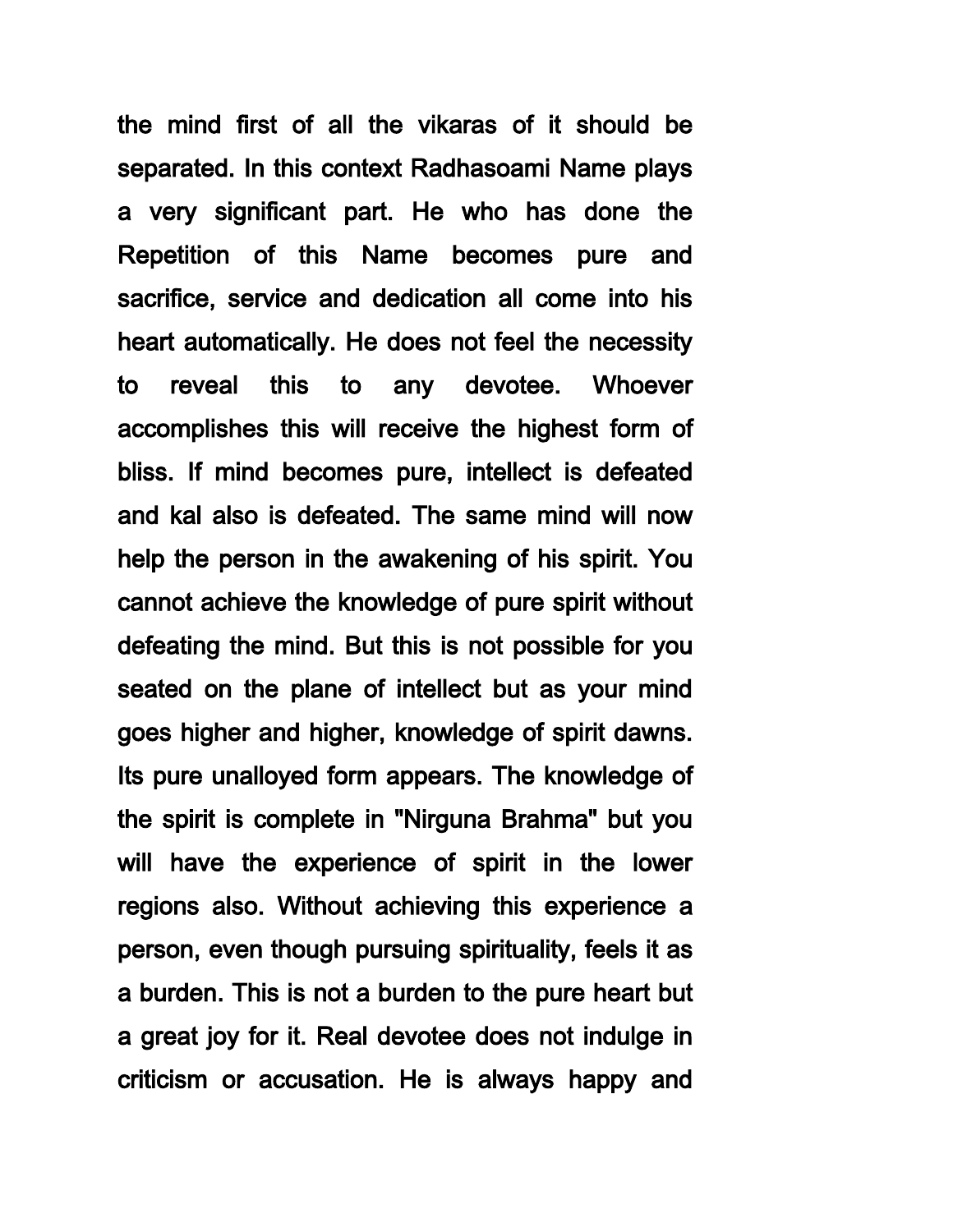blissful. This is purely because of the purity of the heart. This cannot become pure by any other method except through the Repetition of Radhasoami Name. People in this world are doing repetition of several names but they are encircled by greed, hatred, fear and avarice. A person who does the Repetition of the True Name will rise above all these things. There is real God in this Name. Any extent of its praise is less only. You all take a vow to repeat Radhasoami Name. There is no limit to it. As long as you live and breathe, go on repeating the Name. Of course mind is not willing to do it and because of sanskaras several situations will come which will shake the devotee but all the evil forces will run away if you begin to repeat Radhasoami Name and the field is clear for you. Whether you are ill or healthy go on repeating the Name. Filthy mind is of course agitated because of this but there is no other method to clean it. Without purity how can you experience peace. Great leaders and Statesmen are down with fear and worry. The world which is considered by man as a happy place is in fact similar to poison. The effect of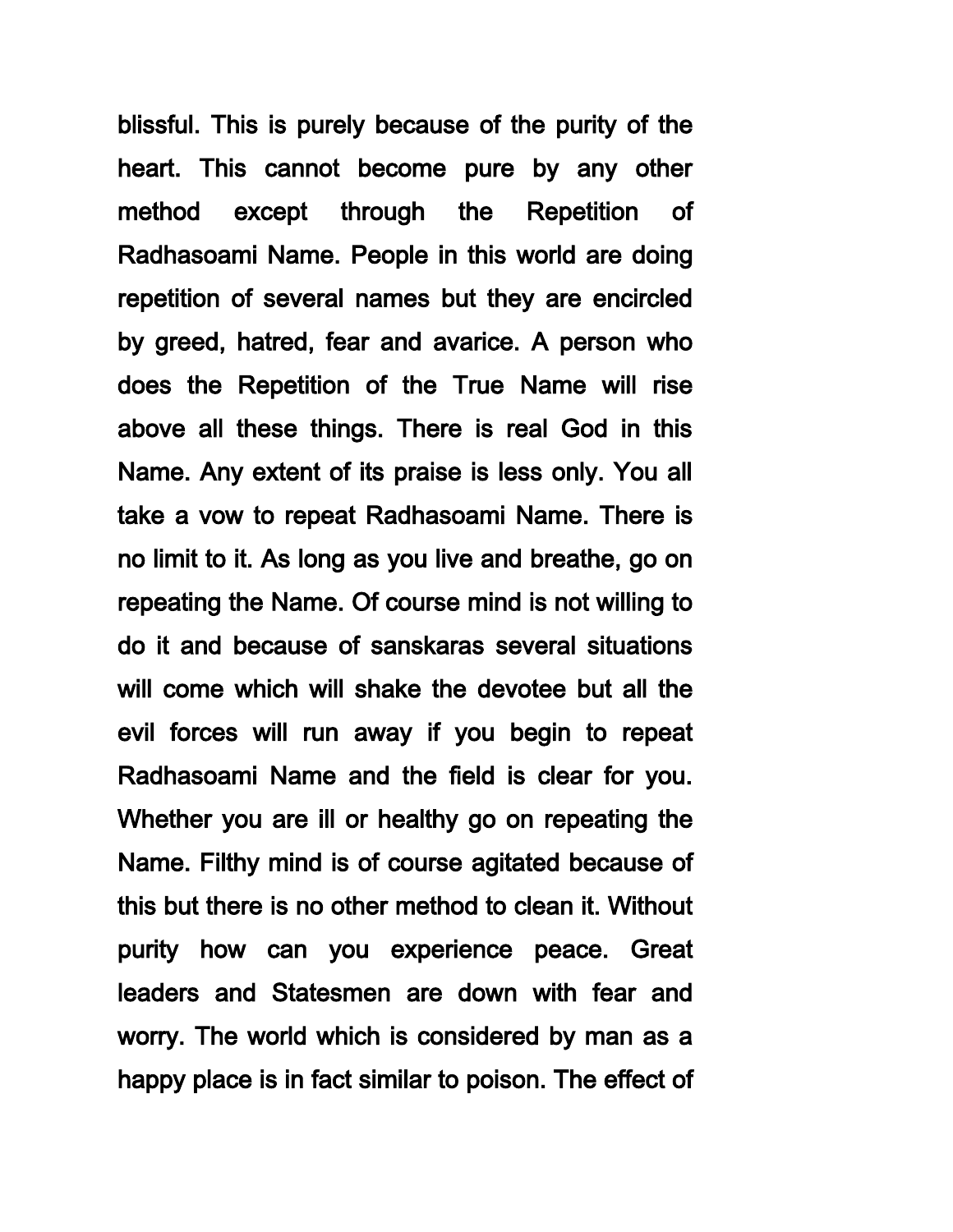all bad karmas is on man and his face reflects this and his life is not at all happy. Mind and kal will not allow any one to be happy. You should honestly endeavour to eliminate the vikari angas of mind as quickly as possible so that you may proceed on your path. If the earth of the mind is cleansed then the plant of love can be stabilized. Without this your merger with the celestial sound is not possible. You cannot reach the abode of "kamal" This is a matter of constant struggle and conflict. Whoever does this is successful.

# Discourse 9

 In the discourses of Saints the words of human language such as Love and pain were used in reality but their meanings are different. Love, pain, attachment and sorrow that you experience are related with the weaknesses of mind. Spiritual experiences reveal the knowledge of creation, knowledge of Supreme Being and the result of that is wisdom and enlightenment which ordinary person cannot get. He cannot know the past or future.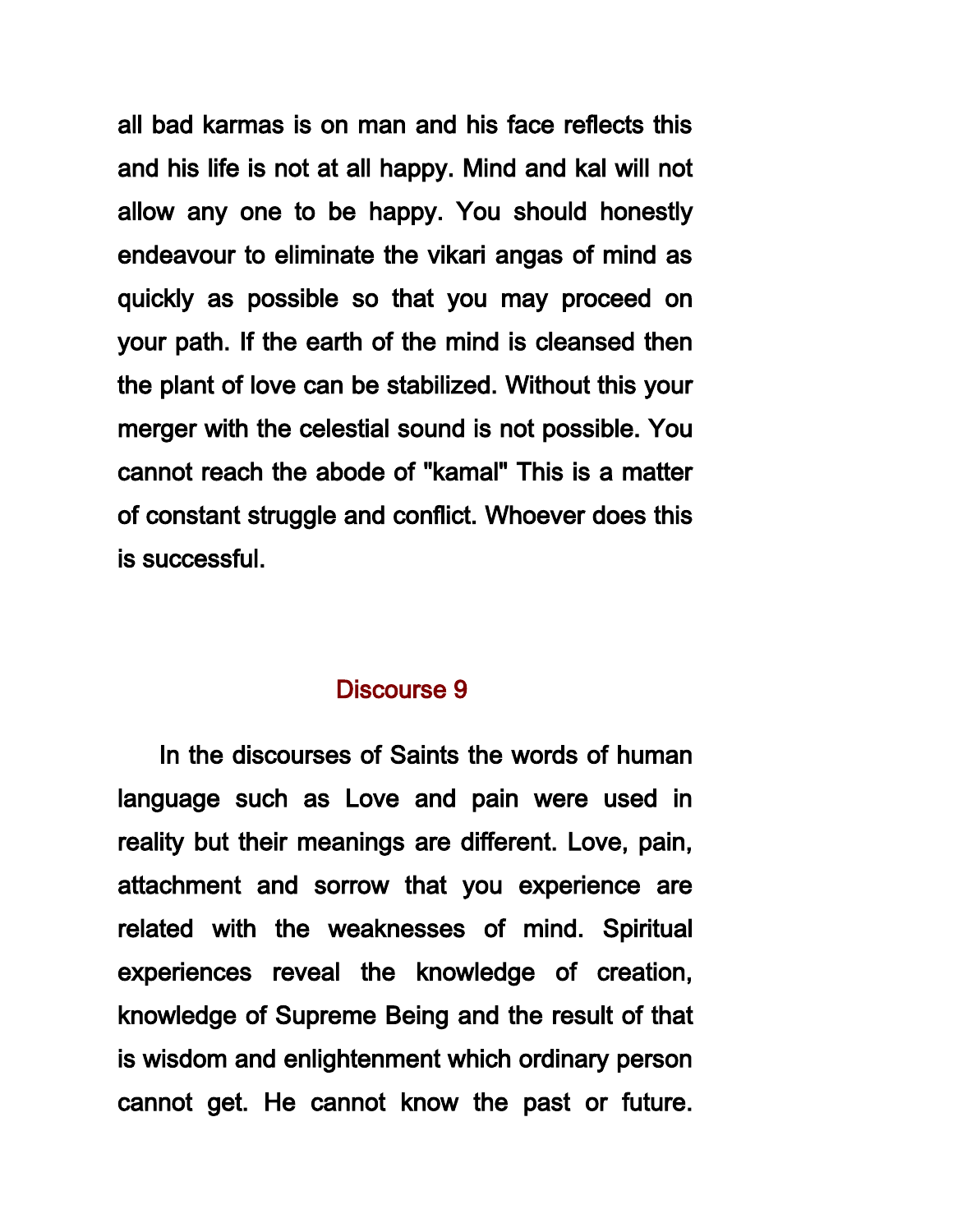Experiences will give great powers. Worldly knowledge achieved through the plane of intellect is different from the knowledge of spiritual plane. Those experiences are not practical just as a dumb man eating jaggery will not be able to describe its sweetness. To understand the pangs and ache of "Love" is impossible and many intelligent and clever people failed in their attempt. They consider Saints and Seers also as ordinary people and attach them with very disgraceful acts. People who proclaim as the masters of religion mislead others by their tricky ways. In Saint's religion description of practical experience is there so that people can understand that there is another creation. All Saints and Seers gave description of that world. Their experience is the same even though they are of different nation, different period and different language. Even though you apply pressure on your intellect, its reality cannot be known by you. You apply that method which gives you practical experience. Man can know about spirituality but he cannot explain it. Try to achieve that great experience in your life. You have to spend the moments of your life in true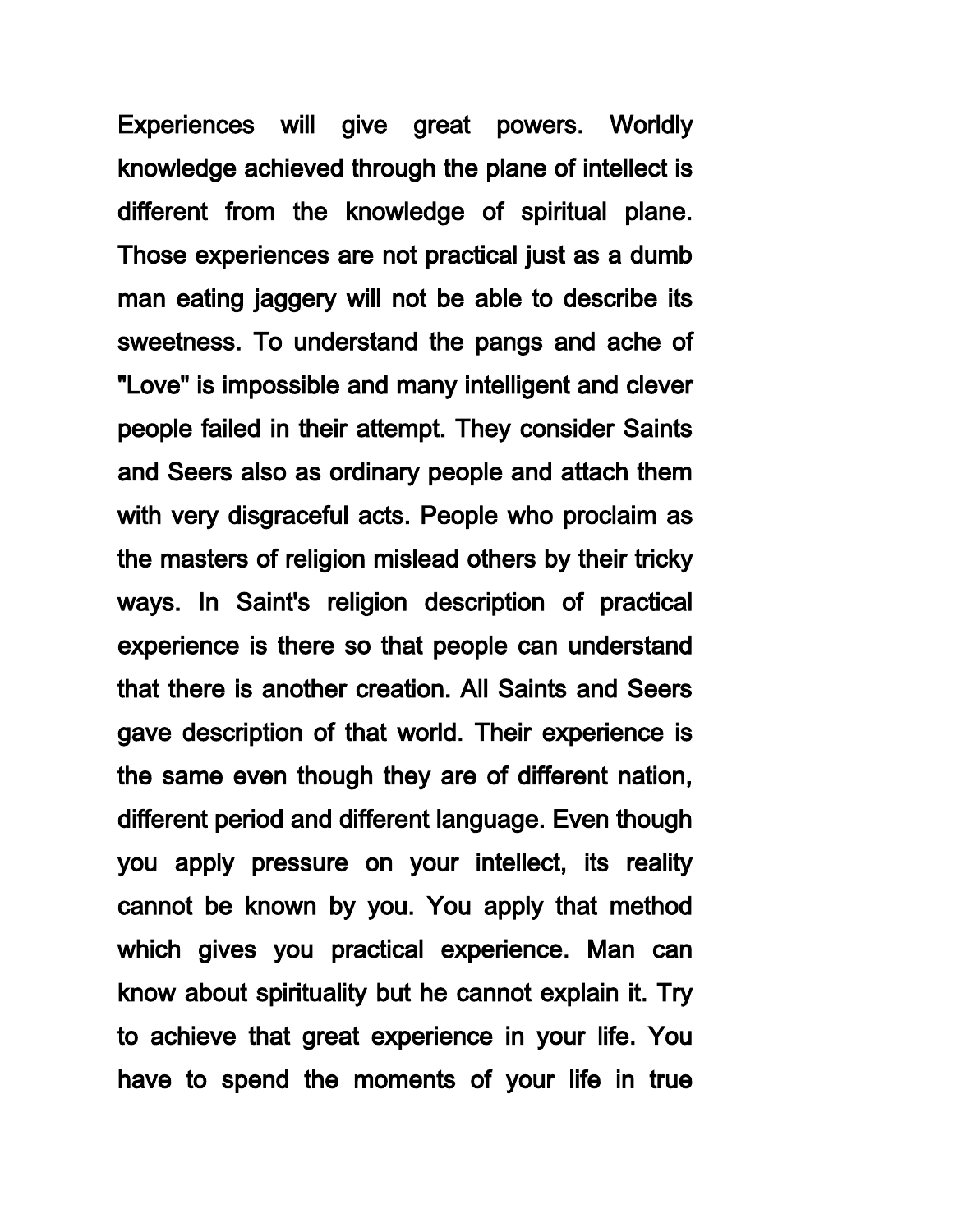devotion and practice of  $\hat{A}$  satkarni. The person who does not do this will show false faith and devotion. Sacrifice and dedication to the Association, should take the form of satkarni. He who is negligent towards this, is deprived of spiritual wealth. This is utter foolishness and a dangerous situation. If you are faced with great challenges then you will awaken. You have to practice under any circumstances. "Man" means mind but not body. You have to eradicate the defects of mind. Qualities of Supreme Being are hidden in Radhasoami Name but they do not appear in an ordinary man. First the defects of mind will go. Mind becomes pure then the qualities of Radhasoami Name will manifest. By the repetition of Radhasoami Name these vikaras are seen more. Hidden vikaras will appear. Noble sanskari's vikaras appear in lesser quantity. Only after the elimination of vikaras, sat, chit, Anand, Prem, Prakash will manifest. This is a game of entire life. If the purity is not achieved in one life it will be achieved in next birth. This can also be accomplished even in one life. If the Repetition of Name is blissful and attractive, then peace will